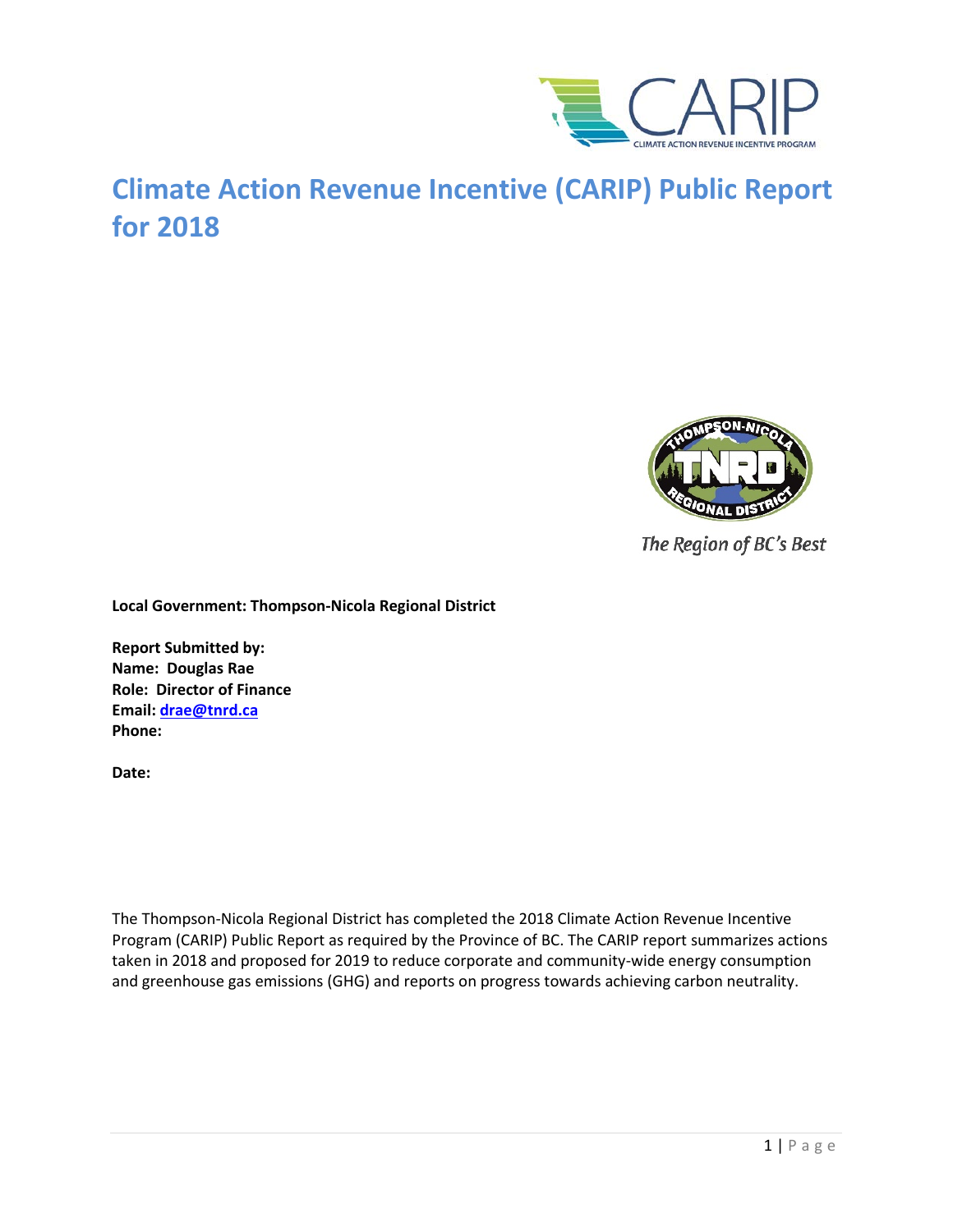

## **2018 BROAD PLANNING ACTIONS**

### **Broad Planning Actions**

Broad Planning refers to high level planning that sets the stage for GHG emissions reductions, including plans such as Official Community Plans, Integrated Community Sustainability Plans, Climate Action Plans or Community Energy Emissions Plans. Land use planning that focuses on Smart Growth principles (compact, complete, connected, and centred) plays an especially important role in energy and GHG reduction.

| <b>Community-Wide Broad Planning Actions Taken in 2018</b>                                                                                                                                                                                   |                                                                                     |           |
|----------------------------------------------------------------------------------------------------------------------------------------------------------------------------------------------------------------------------------------------|-------------------------------------------------------------------------------------|-----------|
| n/a                                                                                                                                                                                                                                          |                                                                                     |           |
|                                                                                                                                                                                                                                              |                                                                                     |           |
| <b>Community-Wide Broad Planning Actions Proposed for 2019</b>                                                                                                                                                                               |                                                                                     |           |
|                                                                                                                                                                                                                                              | Development of a new North Thompson Official Community Plan to include dealing with |           |
|                                                                                                                                                                                                                                              | challenges associated with decreased population and efficient access to services    |           |
|                                                                                                                                                                                                                                              |                                                                                     |           |
| <b>Corporate Broad Planning Actions Taken in 2018</b>                                                                                                                                                                                        |                                                                                     |           |
| n/a                                                                                                                                                                                                                                          |                                                                                     |           |
|                                                                                                                                                                                                                                              |                                                                                     |           |
| <b>Corporate Broad Planning Actions Proposed for 2019</b>                                                                                                                                                                                    |                                                                                     |           |
| n/a                                                                                                                                                                                                                                          |                                                                                     |           |
|                                                                                                                                                                                                                                              |                                                                                     |           |
| <b>Broad Planning</b>                                                                                                                                                                                                                        |                                                                                     |           |
| The TNRD Regional Growth Strategy calls for a reduction of 10%, in<br>What is (are) your current<br>comparison to 2007 levels, by 2020; and a reduction of 33%, in<br><b>GHG reduction target(s)?</b><br>comparison to 2007 levels, by 2050. |                                                                                     |           |
| Are you familiar with your local government's community energy and emissions<br>inventory (e.g. CEEI or another inventory)?                                                                                                                  |                                                                                     | Yes       |
| Q 14 What plans, policies or guidelines govern the implementation of climate mitigation<br>in your community?                                                                                                                                |                                                                                     |           |
| <b>Community Energy and Emissions Plan</b><br>$\bullet$                                                                                                                                                                                      |                                                                                     | <b>No</b> |
| Integrated Community Sustainability Plan                                                                                                                                                                                                     |                                                                                     | <b>No</b> |
| Community- Wide Climate Action Plan<br>$\bullet$                                                                                                                                                                                             |                                                                                     | <b>No</b> |
| <b>Official Community Plan</b>                                                                                                                                                                                                               |                                                                                     | Yes       |
| <b>Regional Growth Strategy</b>                                                                                                                                                                                                              |                                                                                     | Yes       |
| Do not have a plan                                                                                                                                                                                                                           |                                                                                     | <b>No</b> |
| Other:                                                                                                                                                                                                                                       |                                                                                     | <b>No</b> |
| Does your local government have a corporate GHG reduction plan?                                                                                                                                                                              |                                                                                     | <b>No</b> |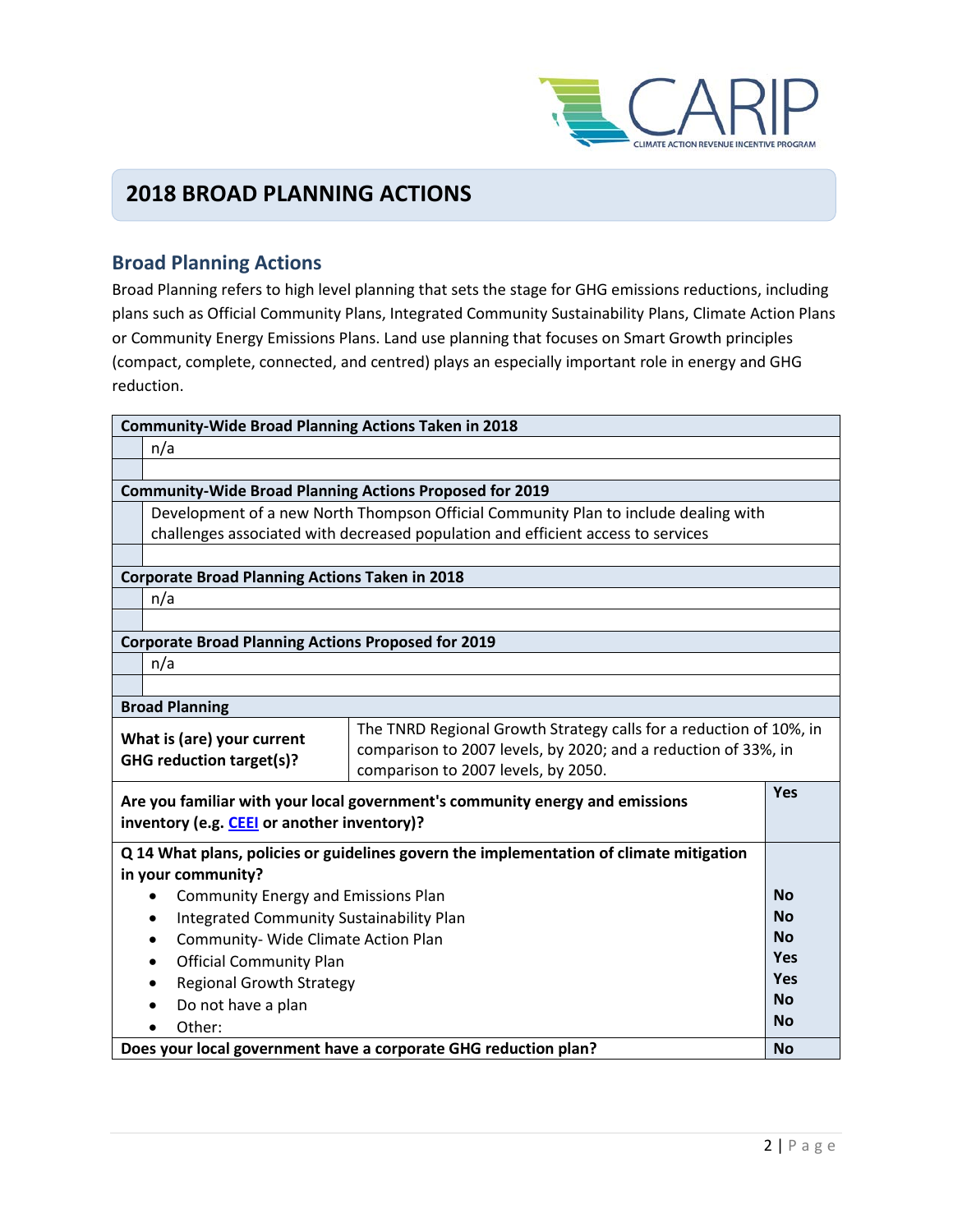

## **2018 BUILDING AND LIGHTING ACTIONS**

### **Building and Lighting Actions**

Low-carbon buildings use the minimum amount of energy needed to provide comfort and safety for their inhabitants and tap into renewable energy sources for heating, cooling and power. These buildings can save money, especially when calculated over the long term. This category also includes reductions realized from energy efficient street lights and lights in parks or other public spaces.

| Community-Wide Building and Lighting Actions Taken in 2018 + Additional Actions                  |                                                                                                      |  |  |
|--------------------------------------------------------------------------------------------------|------------------------------------------------------------------------------------------------------|--|--|
|                                                                                                  | Through the Federal Gas Tax - Community Works Fund the TNRD entered into contribution                |  |  |
|                                                                                                  | agreements with four (4) non-governmental organizations to fund energy efficiency upgrades at        |  |  |
|                                                                                                  | community use buildings.                                                                             |  |  |
|                                                                                                  | The TNRD also contributed partial funding to install a biomass energy system at a municipally        |  |  |
|                                                                                                  | owned arena. The Regional District partially funds the arena on an ongoing basis in a partnering     |  |  |
|                                                                                                  | arrangement with the municipality.                                                                   |  |  |
|                                                                                                  |                                                                                                      |  |  |
|                                                                                                  | <b>Community-Wide Building and Lighting Actions Proposed for 2019</b>                                |  |  |
|                                                                                                  | Continue to provide energy efficiency upgrade funding for eligible non-governmental                  |  |  |
|                                                                                                  | organizations that provide services for public use and benefit.                                      |  |  |
|                                                                                                  | Launch a thermal reader loan out program through the TNRD Library system. Patrons can sign           |  |  |
|                                                                                                  | out thermal reader, which will assist in identifying areas of energy loss in their homes and take    |  |  |
|                                                                                                  | appropriate action.                                                                                  |  |  |
|                                                                                                  |                                                                                                      |  |  |
|                                                                                                  | <b>Corporate Building and Lighting Actions Taken in 2018</b>                                         |  |  |
|                                                                                                  | Upgraded community water system pumps to more energy efficient units.                                |  |  |
|                                                                                                  | Energy efficiency upgrades (lighting and insulation) upgrades for two rural TNRD owned fire          |  |  |
|                                                                                                  | departments.                                                                                         |  |  |
|                                                                                                  |                                                                                                      |  |  |
|                                                                                                  | <b>Corporate Building and Lighting Actions Proposed for 2019</b>                                     |  |  |
|                                                                                                  | Upgrade of sodium lighting at the TNRD Civic Building to energy efficient components.                |  |  |
|                                                                                                  | Commit to ensuring all upgrades to TNRD owned infrastructure will result in a reduction in ghg       |  |  |
|                                                                                                  | emissions.                                                                                           |  |  |
|                                                                                                  | In 2019 in partnership with the City of Kamloops, the TNRD will launch lending of thermal            |  |  |
|                                                                                                  | cameras through TNRD libraries. Each camera will be checked out with a small bag of weather          |  |  |
|                                                                                                  | stripping donated by Fortis BC so residents can take before and after photographs. In addition,      |  |  |
|                                                                                                  | residents will be provided with information on how residents can apply for grants for home           |  |  |
|                                                                                                  | retrofit projects. Cameras will be available for both iOS and Android operating systems.             |  |  |
|                                                                                                  | <b>Building and Lighting</b>                                                                         |  |  |
|                                                                                                  | The Province has committed to taking incremental steps to increase energy-efficiency requirements in |  |  |
| the BC Building Code to make buildings net-zero energy ready by 2032. The BC Energy Step Code--a |                                                                                                      |  |  |
| part of the BC Building Code--supports that effort                                               |                                                                                                      |  |  |
|                                                                                                  | Is your local government aware of the BC Energy Step Code?<br>Yes                                    |  |  |
|                                                                                                  |                                                                                                      |  |  |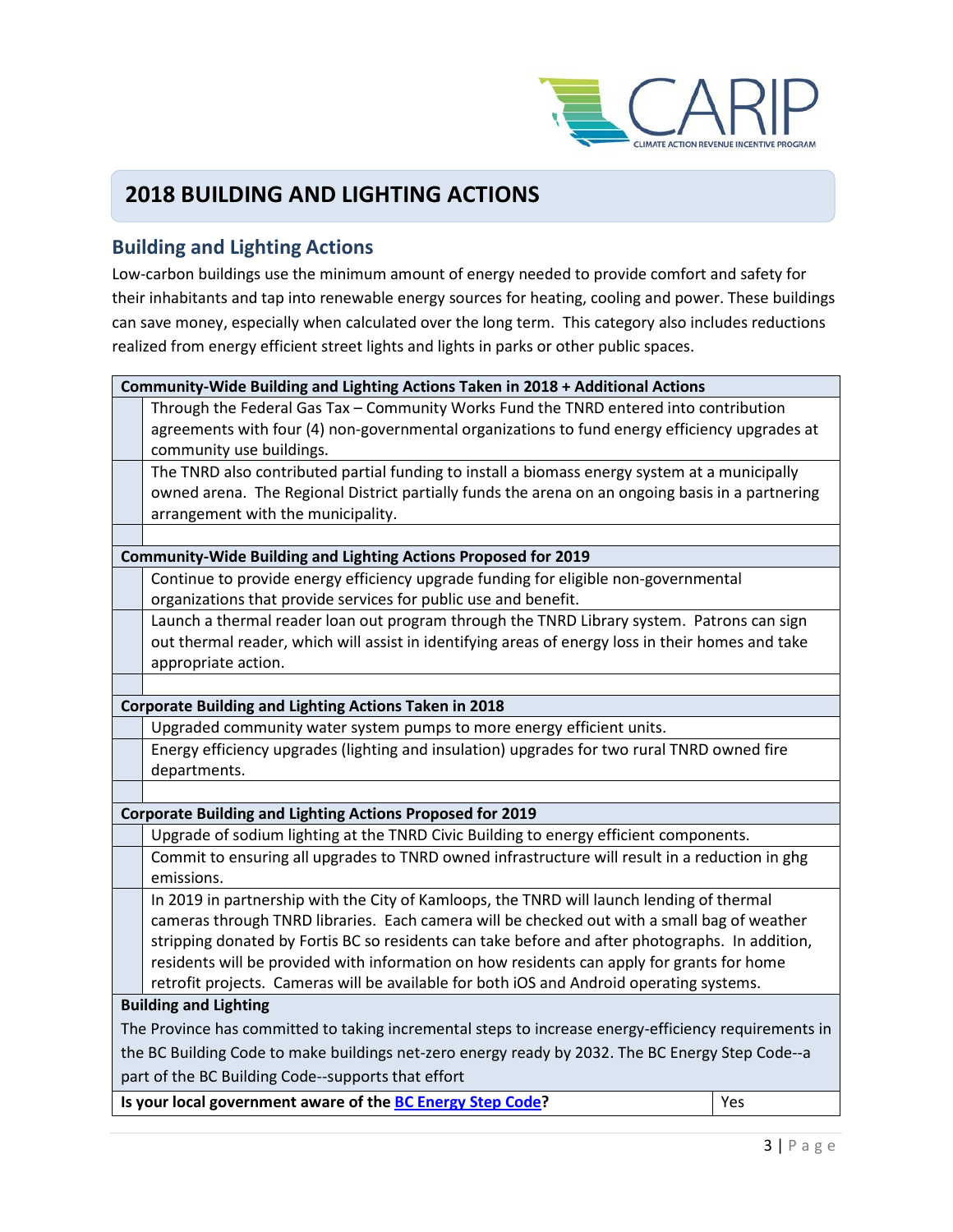

| <b>Is your local government implementing the BC Energy Step Code?</b> | Not yet, but are |
|-----------------------------------------------------------------------|------------------|
|                                                                       | engaging         |
|                                                                       | stakeholders     |

## **P5 2018 ENERGY GENERATION ACTIONS**

### **Energy Generation Actions**

A transition to renewable or low-emission energy sources for heating, cooling and power supports large, long-term GHG emissions reductions. Renewable energy including waste heat recovery (e.g. from biogas and biomass), geo-exchange, micro hydroelectric, solar thermal and solar photovoltaic, heat pumps, tidal, wave, and wind energy can be implemented at different scales, e.g. in individual homes, or integrated across neighbourhoods through district energy or co-generation systems.

| <b>Community-Wide Energy Generation Actions Taken in 2018</b>                                   |            |  |
|-------------------------------------------------------------------------------------------------|------------|--|
| Provided partial funding to a member municipality for the installation of a biomass energy      |            |  |
| system for a community arena.                                                                   |            |  |
|                                                                                                 |            |  |
| <b>Community-Wide Energy Generation Actions Proposed for 2019</b>                               |            |  |
| n/a                                                                                             |            |  |
|                                                                                                 |            |  |
| <b>Corporate Energy Generation Actions Taken in 2018</b>                                        |            |  |
| n/a                                                                                             |            |  |
|                                                                                                 |            |  |
| <b>Corporate Energy Generation Actions Proposed for 2019</b>                                    |            |  |
| n/a                                                                                             |            |  |
| <b>Energy Generation</b>                                                                        |            |  |
| Is your local government developing, or constructing a                                          |            |  |
| district energy system                                                                          | <b>No</b>  |  |
| renewable energy system                                                                         | <b>No</b>  |  |
| none of the above                                                                               | Yes        |  |
| Is your local government operating a                                                            |            |  |
| district energy system<br>$\bullet$                                                             | <b>No</b>  |  |
| renewable energy system                                                                         | <b>No</b>  |  |
| none of the above                                                                               | <b>Yes</b> |  |
| Is your local government connected to a district energy system that is operated by<br><b>No</b> |            |  |
| another energy provider?                                                                        |            |  |
| Are you familiar with the 2018 List of Funding Opportunities for Clean Energy Projects<br>Yes   |            |  |
| <b>Led by First Nations and Local Governments?</b>                                              |            |  |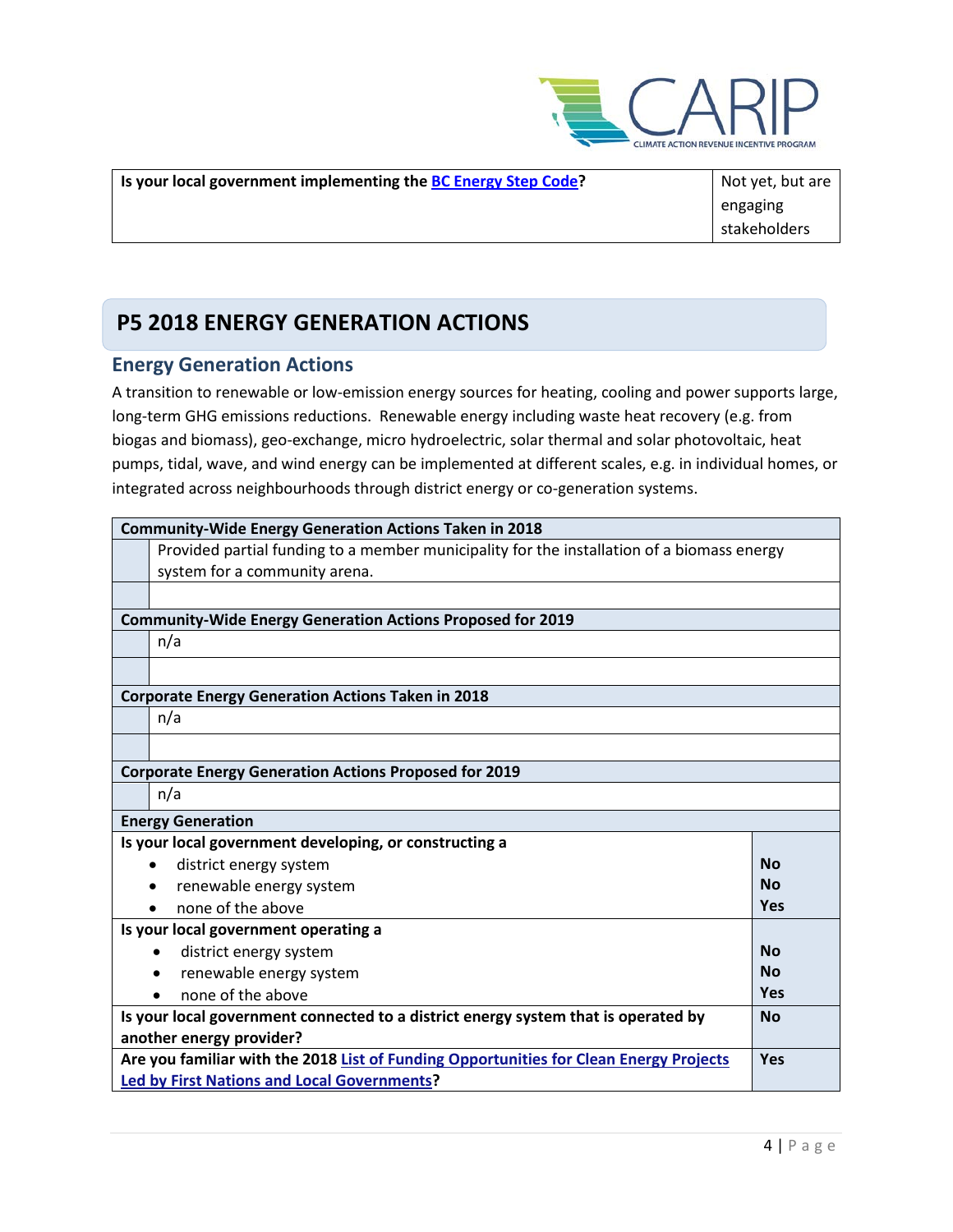

## **2018 GREENSPACE/NATURAL RESOURCE PROTECTION ACTIONS**

### **Greenspace Actions**

Greenspace/Natural Resource Protection refers to the creation of parks and greenways, boulevards, community forests, urban agriculture, riparian areas, gardens, recreation/school sites, and other green spaces, such as remediated brownfield/contaminated sites as well as the protection of wetlands, waterways and other naturally occurring features.

| <b>Community-Wide Greenspace Actions Taken in 2018</b> |                                                                                                |  |  |
|--------------------------------------------------------|------------------------------------------------------------------------------------------------|--|--|
|                                                        | n/a                                                                                            |  |  |
|                                                        |                                                                                                |  |  |
|                                                        | <b>Community-Wide Greenspace Actions Proposed for 2019</b>                                     |  |  |
|                                                        | n/a                                                                                            |  |  |
|                                                        |                                                                                                |  |  |
|                                                        | 39 Corporate Greenspace Actions Taken in 2018                                                  |  |  |
|                                                        | n/a                                                                                            |  |  |
|                                                        |                                                                                                |  |  |
| <b>Corporate Greenspace Actions Proposed for 2019</b>  |                                                                                                |  |  |
|                                                        | n/a                                                                                            |  |  |
|                                                        |                                                                                                |  |  |
|                                                        | Greenspace                                                                                     |  |  |
|                                                        | Does your local government have urban forest policies, plans or programs?<br><b>No</b>         |  |  |
|                                                        | Does your local government have policies, plans or programs to support local food<br><b>No</b> |  |  |
|                                                        | production?                                                                                    |  |  |

## **2018 SOLID WASTE ACTIONS**

### **Solid Waste Actions**

Reducing, reusing, recycling, recovering and managing the disposal of the residual solid waste minimizes environmental impacts and supports sustainable environmental management, greenhouse gas reductions, and improved air and water quality.

| <b>Community-Wide Solid Waste Actions Taken in 2018</b>                                          |  |  |
|--------------------------------------------------------------------------------------------------|--|--|
| Implemented Recycle BC depots (for packaging and printed paper) at all TNRD run facilities. This |  |  |
| also included a region-wide communication plan regarding the changes to the existing recycling   |  |  |
| system.                                                                                          |  |  |
| Continuation of region-wide waste reduction education program, which included 32 community       |  |  |
| events and presentations to schools and community groups. A total of \$94,400 was spent on       |  |  |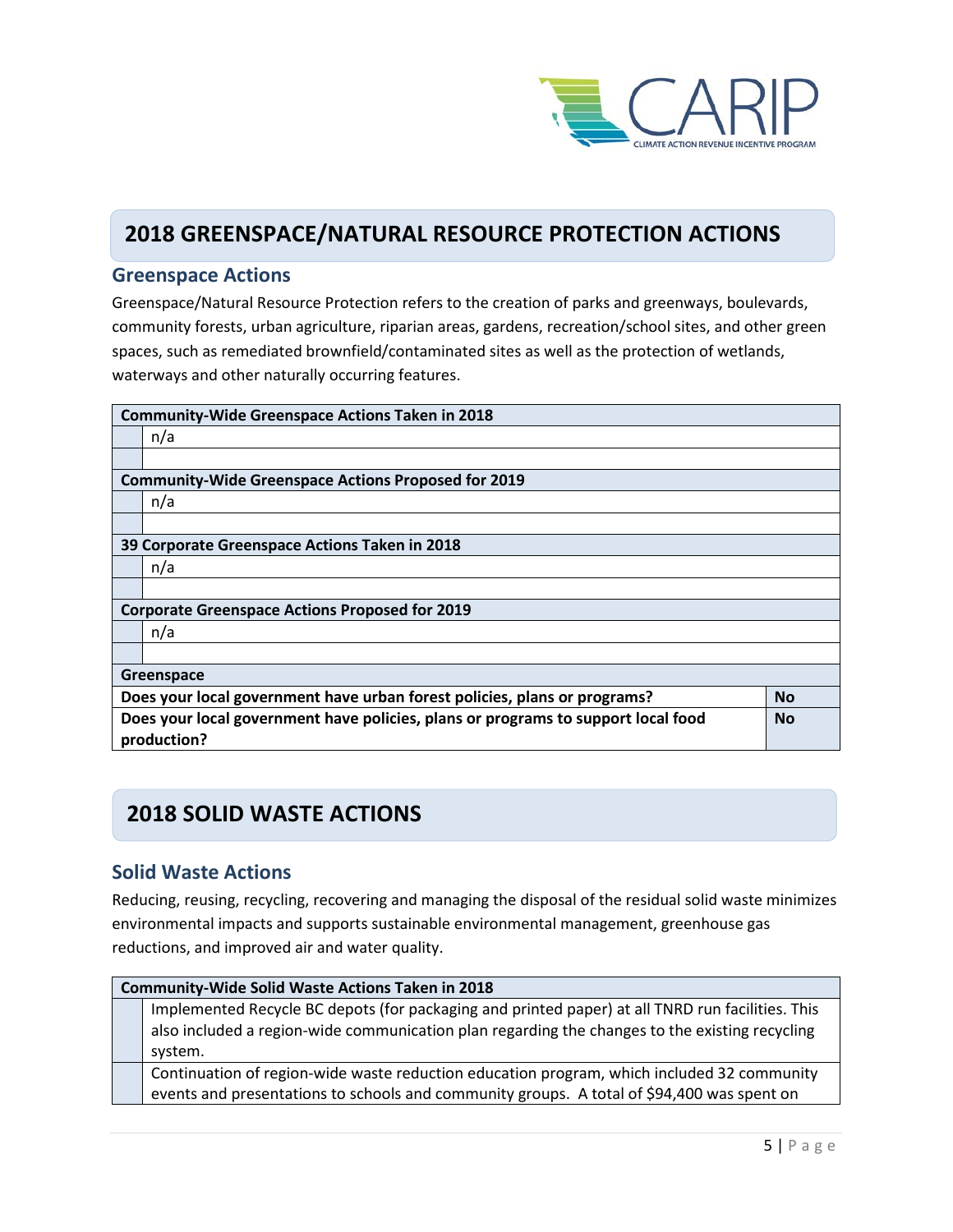

| various media advertisements and development of education/promotional materials targeting<br>waste reduction.                                                                                                                                                                                                         |
|-----------------------------------------------------------------------------------------------------------------------------------------------------------------------------------------------------------------------------------------------------------------------------------------------------------------------|
| 11 recycling education workshops were held at TNRD libraries                                                                                                                                                                                                                                                          |
| Sold a total of 211 backyard composters and food digesters (green cones) in our continued effort<br>to encourage source reduction of organic waste, these unit sales are at a subsidized rate to<br>residents and in select cases given free of charge to community groups and schools for<br>demonstration purposes. |
| To help keep harmful chemicals out of our landfills two Household Hazardous Waste Round-up<br>events were held, one in the City of Merritt and the other in the City of Kamloops on May 12 <sup>th</sup><br>and June 2 <sup>nd</sup> , respectively.                                                                  |
| Continue to partner with provincial stewardship agencies to provide a one-stop-shop for disposal<br>of garbage and recyclables at TNRD run transfer stations.                                                                                                                                                         |
| Supported community clean-up initiatives and coordinated clean-up of problematic illegal dump<br>sites. A total of approximately \$25,000 was spent on community and illegal dumping clean-ups                                                                                                                        |
| Battery recycling services established in TNRD libraries.                                                                                                                                                                                                                                                             |
| A teen book swap held at the North Kamloops Library, saw the reuse of books and kept them<br>from the landfill.                                                                                                                                                                                                       |
|                                                                                                                                                                                                                                                                                                                       |
| <b>Community-Wide Solid Waste Actions Proposed for 2019</b>                                                                                                                                                                                                                                                           |
| Host 3 household hazardous waste collection events in Kamloops, Ashcroft, and Merritt. Also                                                                                                                                                                                                                           |
| plan to establish a year round a regional household hazardous waste depot in Kamloops.                                                                                                                                                                                                                                |
| Increase waste reduction promotion and education activities region wide through newly created<br>position of waste reduction coordinator                                                                                                                                                                              |
| Construct new Eco-Depot in Cache Creek Area to increase recycling and diversion opportunities                                                                                                                                                                                                                         |
| to local residents and businesses                                                                                                                                                                                                                                                                                     |
|                                                                                                                                                                                                                                                                                                                       |
| <b>Corporate Solid Waste Actions Taken in 2018</b>                                                                                                                                                                                                                                                                    |
| Continuation of GHG reduction projects (methane oxidation) at TNRD operating landfills and<br>select closed landfills. An estimated 148 tonnes of CO2 equivalent was removed from the closed<br>landfills and an estimated 571 tonnes of CO2 equivalent was reduced at operating landfills.                           |
| Board approval of a new 10-year Regional Solid Waste Management Plan (RSWMP). The RSWMP<br>has been submitted to Minister of Environment.                                                                                                                                                                             |
| Increased efficiency of landfill operations and capacity utilization by converting Heffley Creek<br>landfill to a Construction/Demolition waste only landfill and diverted all household garbage to<br>Mission Flats landfill site.                                                                                   |
| Continue methane capture (reducing GHG) at both operating and closed TNRD landfills.                                                                                                                                                                                                                                  |
|                                                                                                                                                                                                                                                                                                                       |
| <b>Corporate Solid Waste Actions Proposed for 2019</b>                                                                                                                                                                                                                                                                |
| Begin work on policy recommendations in the RSWMP regarding disposal bans on recyclables in<br>waste stream from the Industrial/Commercial/Institutional (ICI) sources.                                                                                                                                               |
|                                                                                                                                                                                                                                                                                                                       |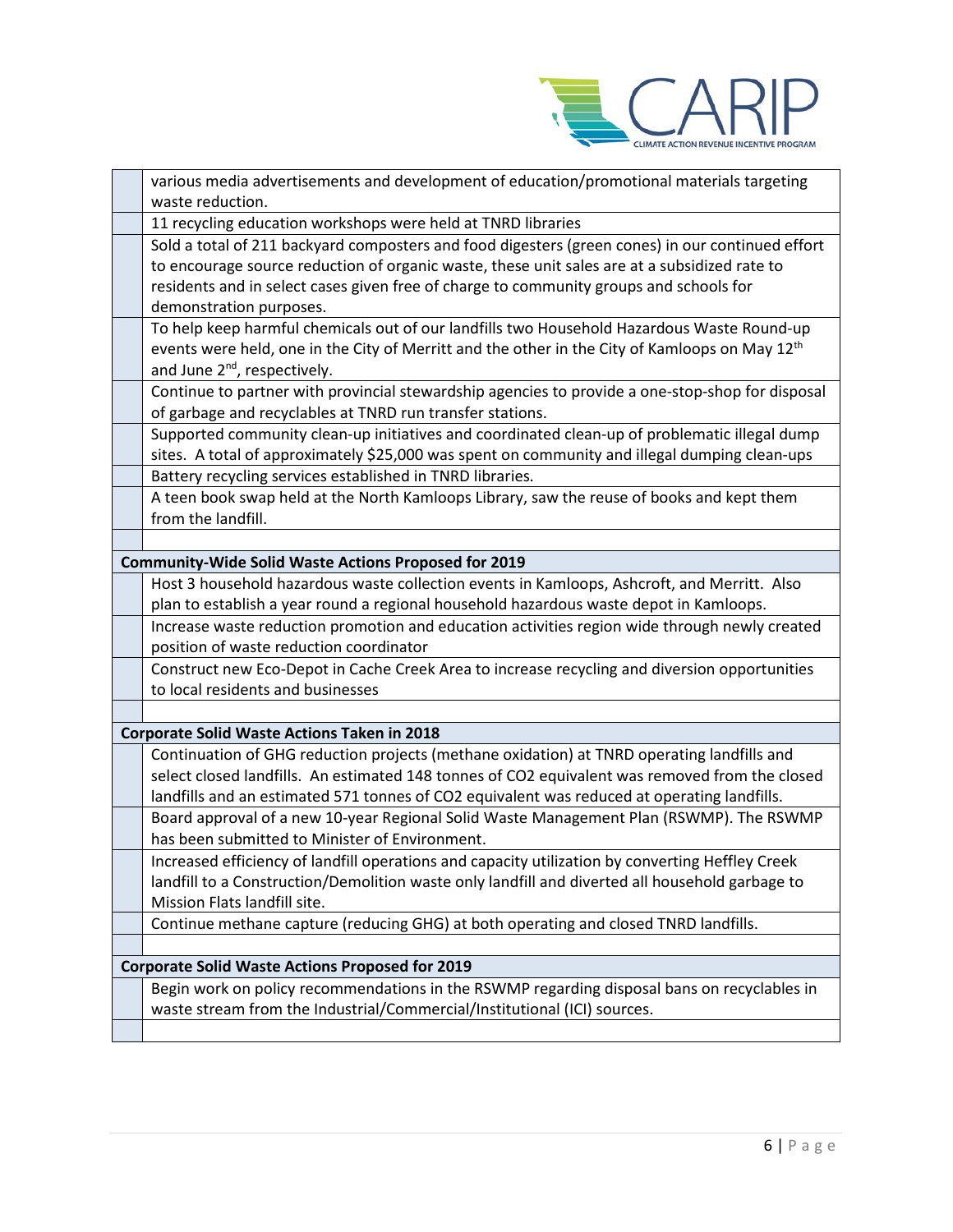

| <b>Solid Waste</b>                                                                    |     |
|---------------------------------------------------------------------------------------|-----|
| Does your local government have construction and demolition waste reduction policies, | Yes |
| plans or programs?                                                                    |     |
| Does your local government have organics reduction/diversion policies, plans or       | Yes |
| programs?                                                                             |     |

## **2018 TRANSPORTATION ACTIONS**

### **Transportation Actions**

Transportation actions that increase transportation system efficiency emphasize the movement of people and goods, and give priority to more efficient modes, e.g. walking, cycling and public transit, can contribute to reductions in GHG emissions and more livable communities.

| <b>Community-Wide Transportation Actions Taken in 2018</b>                                                          |  |  |
|---------------------------------------------------------------------------------------------------------------------|--|--|
| 8 public meetings were held using Facebook Live. This not only reduced transportation ghgs to                       |  |  |
| attend the meeting, it also provided a platform for interested residents to view the event at their<br>convenience. |  |  |
| The TNRD Bookmobile also served as a mobile polling station for the 2018 local government                           |  |  |
| elections. Bringing mobile voting opportunities to residents living in rural and remote                             |  |  |
| communities reduces ghg related to transportation on voting day, it also increases opportunities                    |  |  |
| for community engagement for those that cannot travel.                                                              |  |  |
| Employment interviews were conducted via Skype, thus directly mitigating ghg emission related<br>to transportation. |  |  |
| Library services recorded 150,106 circulations/uses of eBooks, eAudiobooks and databases, an                        |  |  |
| increase of 11% over 2017. Reduces patron travel to check-out materials.                                            |  |  |
| Library services added Centre for Equitable Library Access database which generated 4344                            |  |  |
| electronic circulations                                                                                             |  |  |
| Lynda.com database was launched. This database supports online learning, rather than have to                        |  |  |
| commute to attend classes.                                                                                          |  |  |
| 134 extra stops were added to the mobile library service, thus reducing travel by bringing library                  |  |  |
| services to not only rural communities, but also urban neighbourhoods, reducing the need to                         |  |  |
| residents to travel to the library. The mobile library served 2080 patrons with 4450 circulations.                  |  |  |
|                                                                                                                     |  |  |
| <b>Community-Wide Transportation Actions Proposed for 2019</b>                                                      |  |  |
| n/a                                                                                                                 |  |  |
|                                                                                                                     |  |  |
| <b>Corporate Transportation Actions Taken in 2018</b>                                                               |  |  |
| A new more fuel efficient mobile library was launched, replacing the 2012 vehicle.                                  |  |  |
|                                                                                                                     |  |  |
| <b>Corporate Transportation - Actions Proposed for 2019</b>                                                         |  |  |
| Coordinate bike to work week.                                                                                       |  |  |
|                                                                                                                     |  |  |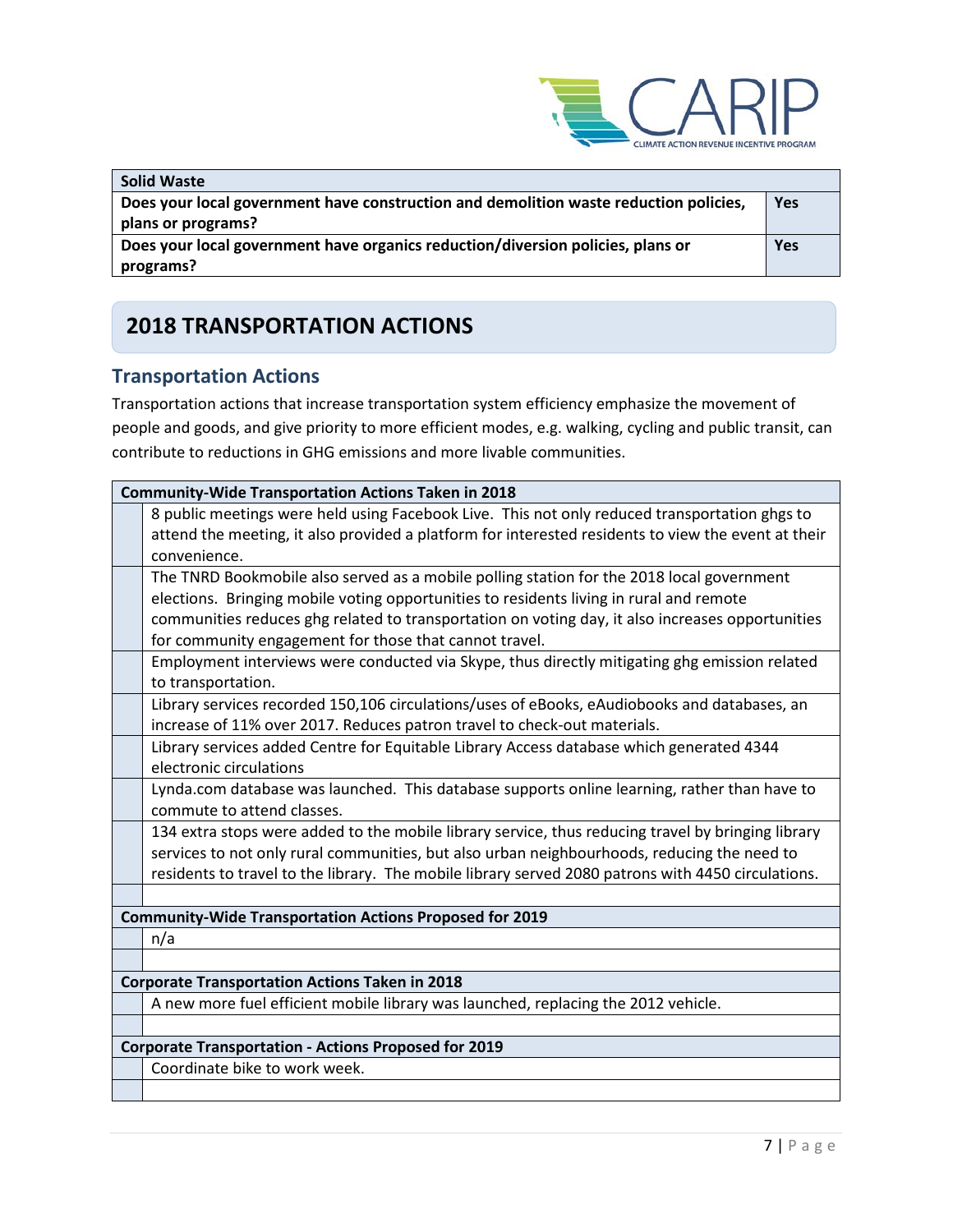

| <b>Transportation</b>                                                                       |            |  |
|---------------------------------------------------------------------------------------------|------------|--|
| Does your local government have policies, plans or programs to support:                     |            |  |
| <b>Walking</b>                                                                              | <b>No</b>  |  |
| Cycling                                                                                     | <b>No</b>  |  |
| <b>Transit Use</b>                                                                          | <b>No</b>  |  |
| Electric Vehicle Use                                                                        | <b>No</b>  |  |
| Other (please specify) - Unlike municipalities, regional districts do not have<br>$\bullet$ | Yes        |  |
| jurisdiction over roads, sidewalks and many other transportation related matters.           |            |  |
| However, our 11 OCPS have climate change policies calling for new developments              |            |  |
| to be designed in a compact walkable layout. OCPs also encourage and support                |            |  |
| non-vehicular travel, walking trails, energy efficient vehicles and alternative modes       |            |  |
| of transportation to help reduce automobile dependence (pedestrian first, vehicle           |            |  |
| last) and ride sharing. In addition, our RGS encourages compact community design            |            |  |
| in order to save transportation and energy costs and to provide more                        |            |  |
| opportunities for walking, cycling and other forms of alternative transportation.           |            |  |
| Many of the programs above are enacted by our member municipalities where                   |            |  |
| there are pockets of denser populations, but not in the more sparsely populated             |            |  |
| rural areas we are responsible for.                                                         |            |  |
| Does your local government have a Transportation Demand Management (TDM) strategy           | <b>No</b>  |  |
| (e.g. to reduce single-vehicle occupancy trips, increase travel options, provide incentives |            |  |
| to encourage individuals to modify travel behaviour)?                                       |            |  |
| Does your local government integrate its transportation and land use planning?              | <b>Yes</b> |  |

## **2018 WATER AND WASTEWATER ACTIONS**

### **Water and Wastewater Actions**

Managing and reducing water consumption and wastewater is an important aspect of developing a sustainable built environment that supports healthy communities, protects ecological integrity, and reduces GHG emissions.

|                                                                      | <b>Community-Wide Water and Wastewater Actions Taken in 2018</b>                                 |  |  |
|----------------------------------------------------------------------|--------------------------------------------------------------------------------------------------|--|--|
|                                                                      | Conservation and education programs continuing. This is the third year of enhanced water         |  |  |
|                                                                      | conservation bylaw enforcement, which has help reduce peak day and total water                   |  |  |
|                                                                      | consumption.                                                                                     |  |  |
|                                                                      |                                                                                                  |  |  |
|                                                                      | Initiated 3.7 million dollar TNRD-wide water metering program on all 11 water utilities. Project |  |  |
|                                                                      | manager position filled in Dec 2018.                                                             |  |  |
|                                                                      |                                                                                                  |  |  |
|                                                                      |                                                                                                  |  |  |
| <b>Community-Wide Water and Wastewater Actions Proposed for 2019</b> |                                                                                                  |  |  |
|                                                                      | Begin meter installations for TNRD-wide water metering program on all 11 water utilities.        |  |  |
|                                                                      |                                                                                                  |  |  |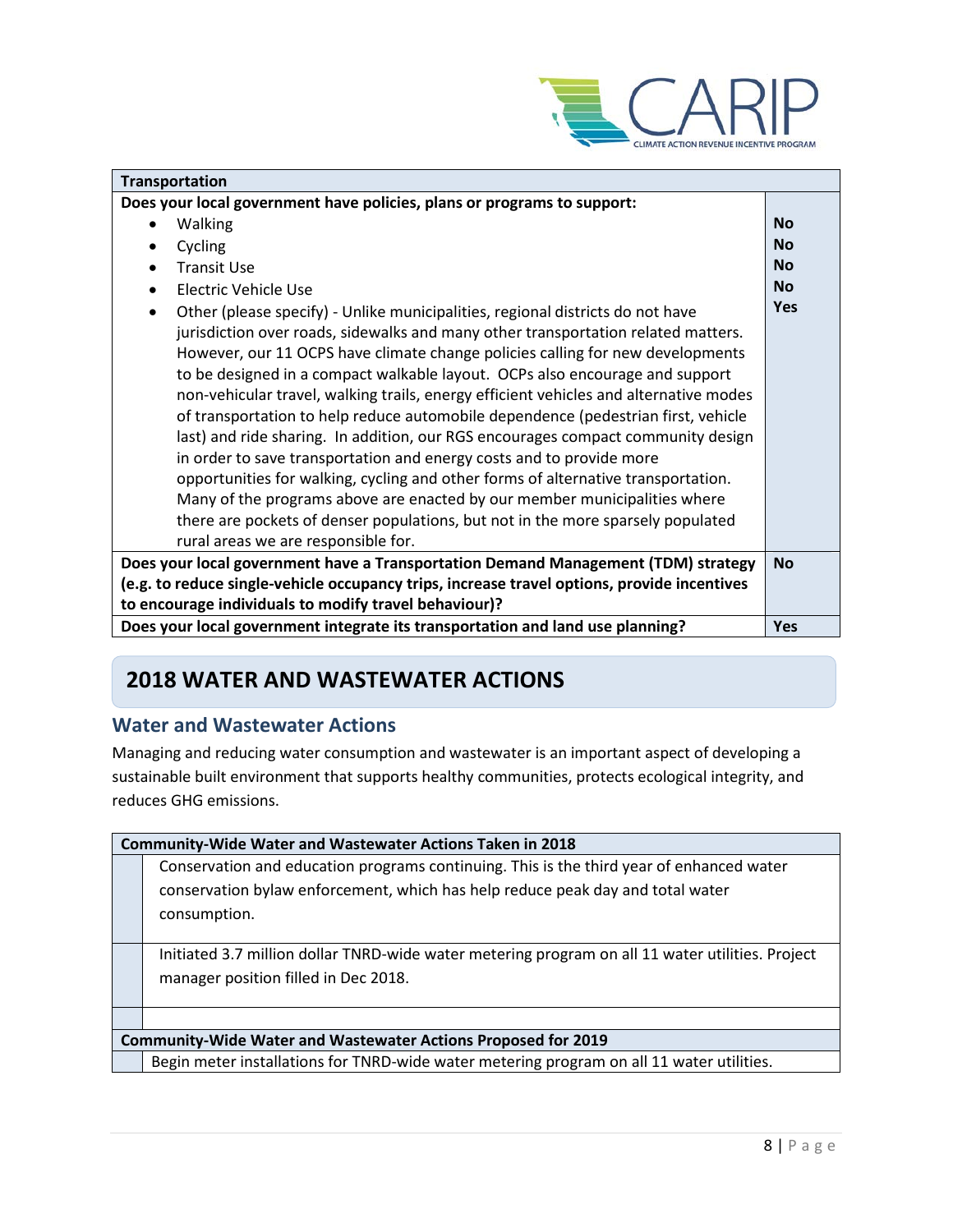

Pilot program utilizing trenchless technology for water service line repair/replacement when crossing roadways. Intent is to reduce greenhouse gas emissions associated with paving and associated trucking.

**Corporate Water and Wastewater Actions Taken in 2018**

Complete Water Utility Master Plans for all 11 water and 2 wastewater utilities.

**Corporate Water and Wastewater Actions Proposed for 2019**

Committed to exploring energy efficiency opportunities for existing infrastructure.

**Water Conservation**

**Does your local government have water conservation policies, plans or programs? Yes**

## **2018 CLIMATE CHANGE ADAPTATION ACTIONS**

This section of the CARIP survey is designed to collect information related to the types of climate impacts local governments are experiencing and how they are being addressed.

| Please identify the THREE climate impacts that are most relevant to your Local Government.     |           |  |  |
|------------------------------------------------------------------------------------------------|-----------|--|--|
| Warmer winter temperatures reducing snowpack<br>$\bullet$                                      | Yes       |  |  |
| Changes to temperature and precipitation causing seasonal drought<br>$\bullet$                 | <b>No</b> |  |  |
| Heatwaves impacting population health<br>$\bullet$                                             | <b>No</b> |  |  |
| Increased temperatures increasing wildfire activity<br>$\bullet$                               | Yes       |  |  |
| Increased temperatures affecting air quality<br>$\bullet$                                      | <b>No</b> |  |  |
| Changing temperatures influencing species migration and ecosystem shifts<br>$\bullet$          | <b>No</b> |  |  |
| Changing temperatures influencing ecosystem shifts<br>$\bullet$                                | <b>No</b> |  |  |
| Extreme weather events contributing to urban and overland flooding<br>$\bullet$                | Yes       |  |  |
| Sea level rise and storms causing coastal flooding and/or erosion                              | <b>No</b> |  |  |
| Other (please specify):                                                                        |           |  |  |
| In 2018 has your local government addressed the impacts of a changing climate using any of the |           |  |  |
| following?                                                                                     |           |  |  |
| Risk and Vulnerability Assessments                                                             | Yes       |  |  |
| <b>Risk Reduction Strategies</b>                                                               |           |  |  |
| <b>Emergency Response Planning</b>                                                             | Yes       |  |  |
| <b>Asset Management</b>                                                                        |           |  |  |
| Natural/Eco Asset Management Strategies                                                        |           |  |  |
| Infrastructure Upgrades (e.g. stormwater system upgrades)                                      | Yes       |  |  |
| <b>Beach Nourishment Projects</b>                                                              |           |  |  |
| <b>Economic Diversification Initiatives</b>                                                    |           |  |  |
| <b>Strategic and Financial Planning</b>                                                        | Yes       |  |  |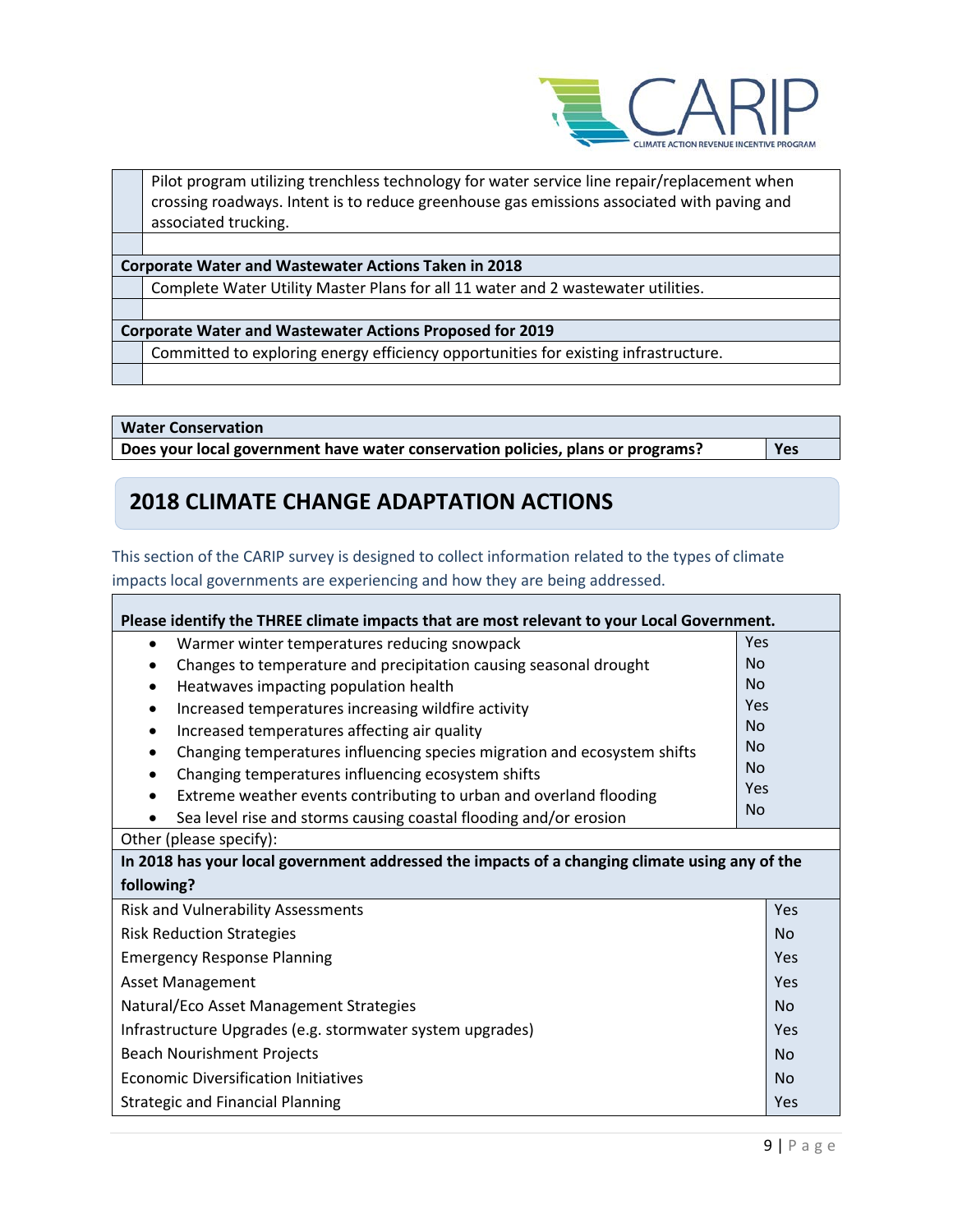

| <b>Cross-Department Working Groups</b>                                                                                           | <b>No</b> |
|----------------------------------------------------------------------------------------------------------------------------------|-----------|
| <b>Official Community Plan Policy Changes</b>                                                                                    | No        |
| Changes to Zoning and other Bylaws and Regulations                                                                               | <b>No</b> |
| Incentives for Property Owners (e.g. reducing storm water run-off)                                                               | No        |
| <b>Public Education and Awareness</b>                                                                                            | <b>No</b> |
| Research                                                                                                                         | <b>No</b> |
| Mapping                                                                                                                          | <b>No</b> |
| Partnerships                                                                                                                     | <b>No</b> |
|                                                                                                                                  |           |
| Other (please specify):                                                                                                          |           |
| <b>Climate Change Adaptation Actions Taken in 2018</b>                                                                           |           |
| Please elaborate on key actions and/or partnerships your local government has engaged in to prepare                              |           |
| for, and adapt to a changing climate. Add links to key documents and information where appropriate.                              |           |
| n/a                                                                                                                              |           |
|                                                                                                                                  |           |
| <b>Climate Change Adaptation Actions Proposed for 2019</b>                                                                       |           |
| n/a                                                                                                                              |           |
|                                                                                                                                  |           |
| For more information please contact                                                                                              |           |
|                                                                                                                                  |           |
| The fellowing evening<br>وساحمها ويتنمين مقالينة والمبارع والتنميون فمواق<br>منازع والمستقل والمستنا والتقارب والمارية والمنازعة |           |

**The following are key resources that may be helpful to your local government in identifying climate impacts, as well as, strategies, actions and funding to deal with them. For those resources that you have used, please indicate whether they were useful in advancing your work in climate change adaptation?**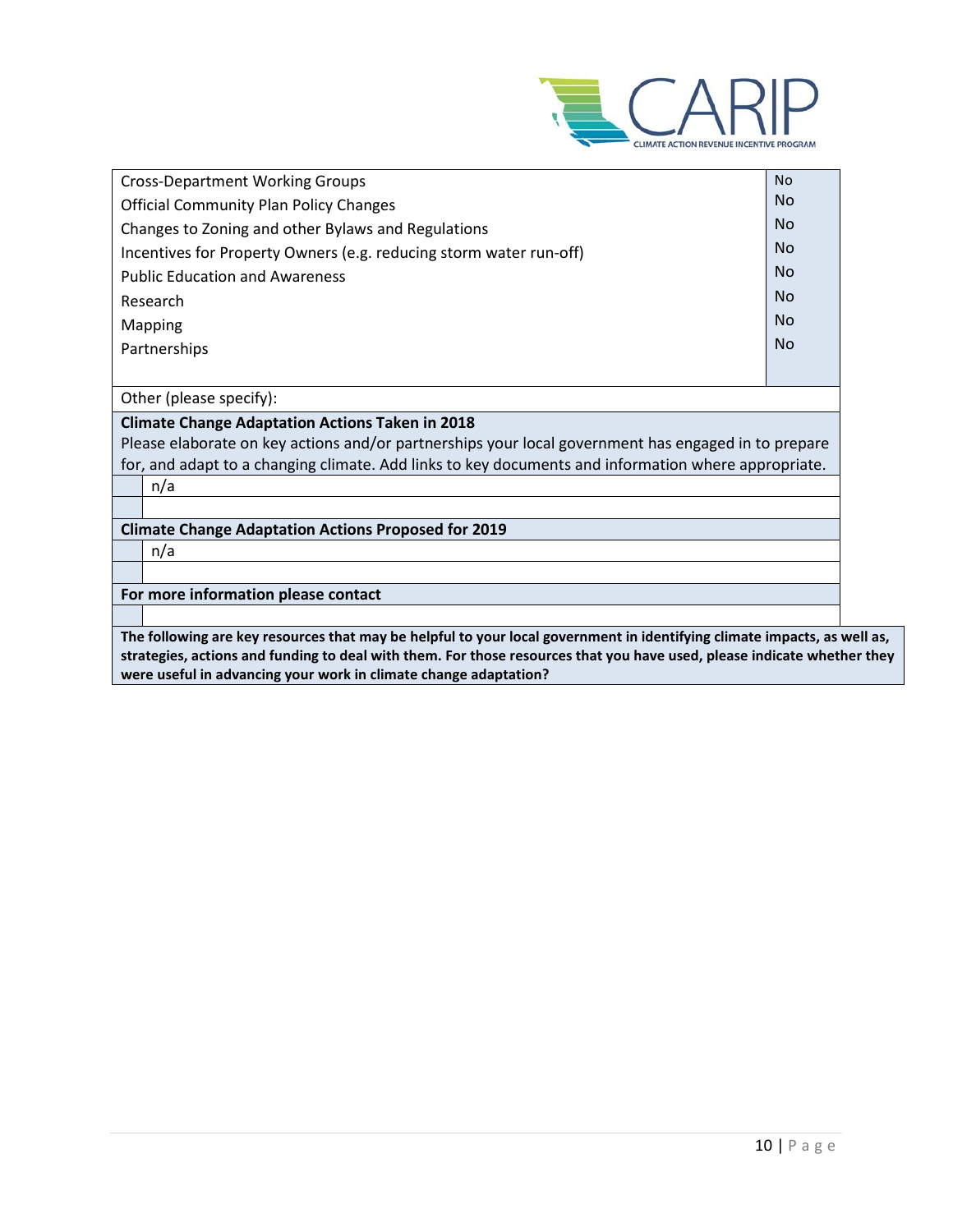

| Indicators of Climate Change for British Columbia                               | Haven't Used/Useful/Not Useful  |
|---------------------------------------------------------------------------------|---------------------------------|
| Plan2Adapt                                                                      | Haven't Used /Useful/Not Useful |
| <b>Climate Projections for Metro Vancouver</b>                                  | Not Useful                      |
| <b>Climate Projections for the Capital Region</b>                               | Not Useful                      |
| <b>Climate Projections for the Cowichan Valley Regional District</b>            | Not Useful                      |
| Province of BC's BC Adapts Video Series                                         | Haven't Used                    |
| <b>Preparing for Climate Change: Implementation Guide for Local Governments</b> | Haven't Used                    |
| Public Infrastructure and Engineering Vulnerability Committee's (PIEVC)         | Haven't Used                    |
| <b>Sea Level Rise Adaptation Primer</b>                                         | Haven't Used                    |
| <b>BC Regional Adaptation Collaborative Webinars</b>                            | Haven't Used                    |
| <b>Retooling for Climate Change</b>                                             | Haven't Used                    |
| <b>Water Balance Model</b>                                                      | Haven't Used                    |
| <b>Water Conservation Calculator</b>                                            | Haven't Used                    |
|                                                                                 |                                 |
| Funding:                                                                        |                                 |
| <b>National Disaster Mitigation Program (NDMP)</b>                              | Haven't Used                    |
| <b>Community Emergency Preparedness Fund (CEPF)</b>                             | Useful                          |
| <b>Municipalities for Climate Innovation Program (MCIP)</b>                     | Haven't Used                    |
| <b>Climate Adaptation Partner Grants (FCM)</b>                                  | Useful                          |
| <b>Infrastructure Planning Grants (MAH)</b>                                     | Useful                          |
| <b>Federal Gas Tax Fund</b>                                                     | Useful                          |
|                                                                                 |                                 |
| Other (please specify)                                                          |                                 |

## **2018 OTHER CLIMATE ACTIONS**

### **Other Climate Actions**

This section provides local governments the opportunity to report other climate actions that are not captured in the categories above.

|              | <b>Community-Wide Other Actions Taken in 2018</b>                                 |            |
|--------------|-----------------------------------------------------------------------------------|------------|
|              | n/a                                                                               |            |
|              |                                                                                   |            |
|              | <b>Corporate Other Actions Taken in 2018</b>                                      |            |
|              | n/a                                                                               |            |
|              |                                                                                   |            |
| <b>Other</b> |                                                                                   |            |
|              | Are you familiar with the Community Lifecycle Infrastructure Costing Tool (CLIC)? | <b>Yes</b> |
|              | Is your local government using the CLIC tool?                                     | <b>No</b>  |

## **INNOVATION AND PEER-TO-PEER LEARNING**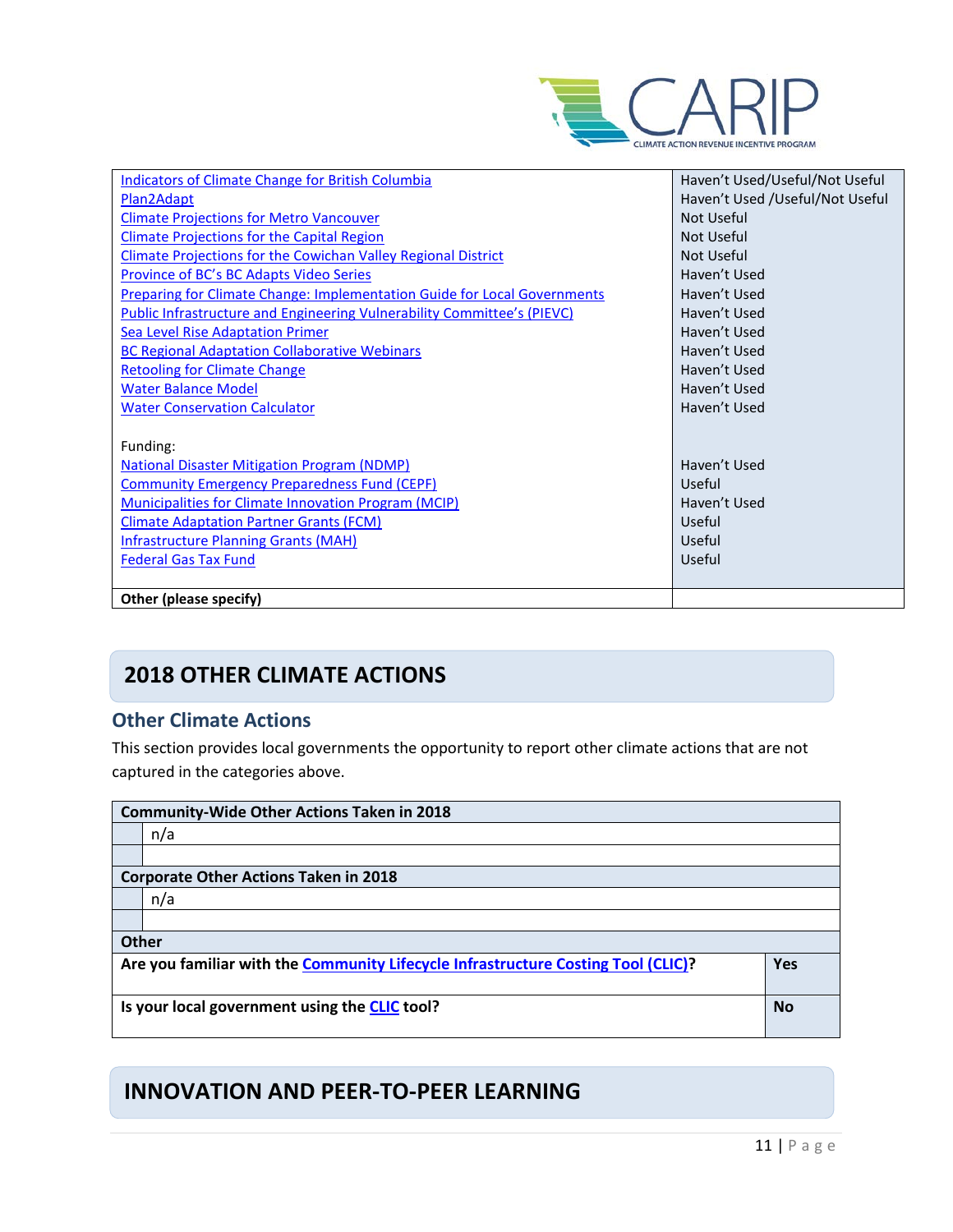

### **Innovation**

This section provides the opportunity to showcase an innovative *Corporate and/or Community-Wide*  GHG reduction and/or climate change adaptation activity that your local government has undertaken and that has had, or has the potential to have, a significant impact. You are welcome to highlight an action that has already been listed.

Projects included here may be featured as success stories on th[e B.C. Climate Action Toolkit](http://www.toolkit.bc.ca/) and/or shared with other local governments to inspire further climate action. Please add links to additional information where possible.

Communities that have conducted innovative initiatives may want to consider making applications to [CEA's Climate and Energy Action Awards,](http://communityenergy.bc.ca/climate-and-energy-action-awards/) [FCM Sustainable Communities Awards](https://fcm.ca/home/awards/sustainable-communities-awards.htm) or t[o FCM's National](https://fcm.ca/home/programs/partners-for-climate-protection/national-measures-report.htm)  [Measures Report.](https://fcm.ca/home/programs/partners-for-climate-protection/national-measures-report.htm)

| <b>Community-Wide Innovation Action</b>                 |
|---------------------------------------------------------|
| n/a                                                     |
| <b>Corporate Innovation Action</b>                      |
| n/a                                                     |
| For more information on actions described above contact |
| n/a                                                     |
|                                                         |

### **Programs, Partnerships and Funding Opportunities**

Local governments often rely on programs, partnerships and funding opportunities to achieve their climate action goals. Please share the names of programs and organizations that have supported your local government's climate actions by listing each entry in the box below separated by a forward slash (e.g. program1/program2).

### **Mitigation**

| Mitigation Programs, Partnerships and Funding |  |
|-----------------------------------------------|--|
| l n/a                                         |  |

### **Adaptation**

**Adaptation Programs, Partnerships and Funding** n/a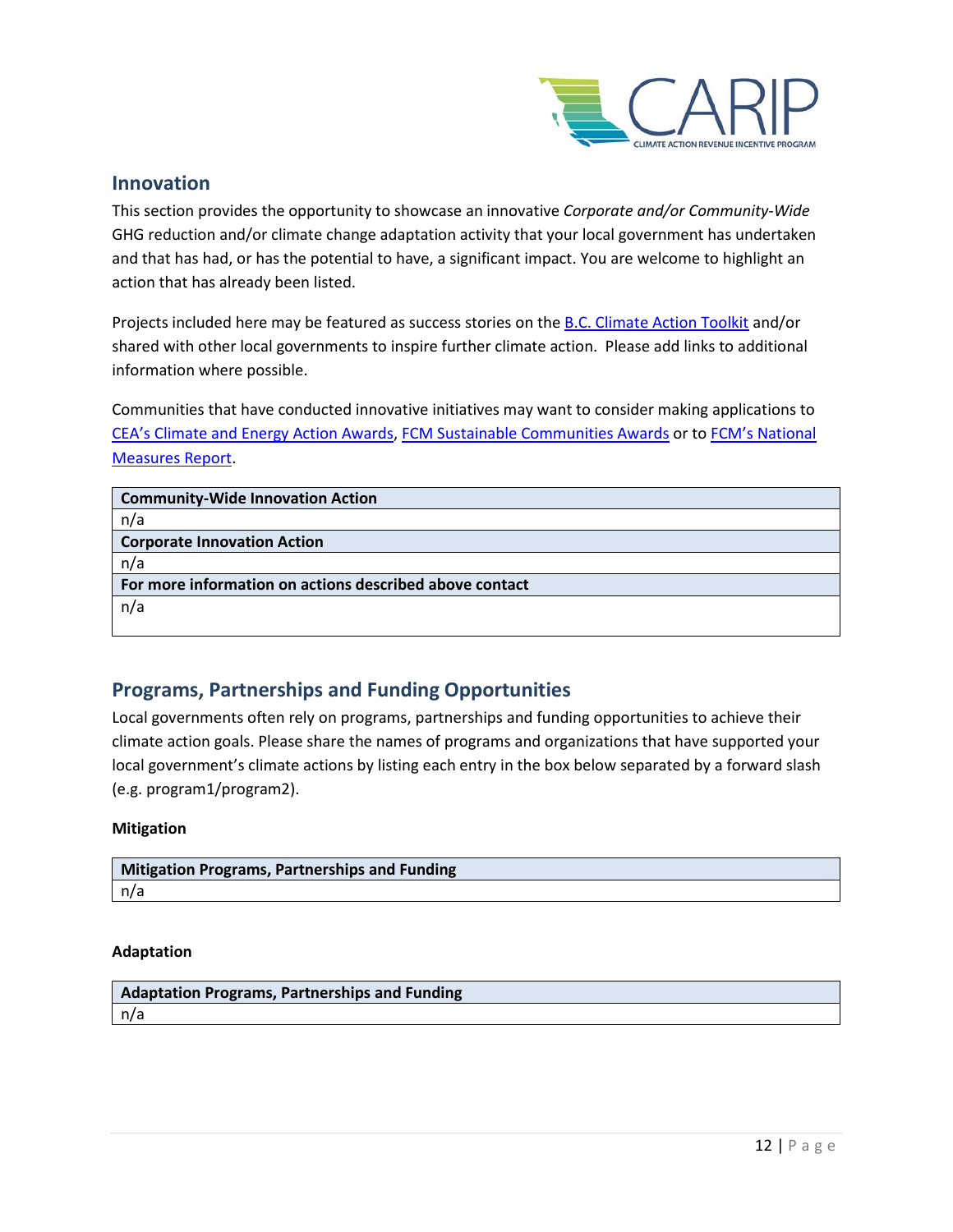

## **2018 CARBON NEUTRAL REPORTING**

Local governments are required to report on their progress in achieving their carbon neutral goal under the [B.C. Climate Action Charter.](https://www2.gov.bc.ca/gov/content/governments/local-governments/climate-action/bc-climate-action-charter) Working with B.C. local governments, the joint Provincial-UBCM Green Communities Committee (GCC) has established a common approach to determining carbon neutrality for the purposes of the Climate Action Charter, including a Carbon Neutral Framework and supporting guidance for local governments on how to become carbon neutral.

Prior to completing this portion of the survey, please ensure that you are familiar with guidance available on th[e B.C. Climate Action Toolkit website,](http://www.toolkit.bc.ca/) especially the [Workbook](https://www.toolkit.bc.ca/sites/default/files/CarbonNeutralWorkbook.V2_noapdcs_03.12_1.pdf) and [Becoming Carbon](http://www.toolkit.bc.ca/sites/default/files/Becoming%20Carbon%20Neutral%20V3%20FINAL%20July%202014_0.pdf)  [Neutral: A Guide for Local Governments in British Columbia.](http://www.toolkit.bc.ca/sites/default/files/Becoming%20Carbon%20Neutral%20V3%20FINAL%20July%202014_0.pdf)

*Please note: As a result of the BC Recycling Regulation, local governments are no longer required to account for GHG emissions from vehicles, equipment and machinery required for the collection, transportation and diversion of packaging and printed paper, in their annual Climate Action Revenue Incentive Program (CARIP) reports.*

### **Reporting Emissions**

| Did your local government measure corporate GHG emissions for 2018?           | <b>Yes</b>              |
|-------------------------------------------------------------------------------|-------------------------|
|                                                                               |                         |
| If your local government measured 2018 corporate GHG emissions, please        | <b>510 tCO2e</b>        |
| report the number of corporate GHG emissions from services delivered directly |                         |
| by your local government (in tonnes of carbon dioxide equivalent)             |                         |
|                                                                               |                         |
| If your local government measured 2018 corporate GHG emissions, please        | $477$ tCO <sub>2e</sub> |
| report the number of corporate GHG emissions from contracted services (in     |                         |
| tonnes of carbon dioxide equivalent)                                          |                         |
|                                                                               |                         |
| TOTAL A: CORPORATE GHG EMISSIONS FOR 2018 (Direct GHGs + Contracted           | 987 tCO <sub>2e</sub>   |
| GHGs)                                                                         |                         |

### **Reporting Reductions and Offsets**

To be carbon neutral, a local government must balance their TOTAL corporate GHG emissions generated in 2018 by one or a combination of the following actions:

- undertake GCC-supported Option 1 Project(s)
- undertake GCC-supported Option 2 Project(s)
- purchase carbon offsets from a credible offset provider

*For more information about options to balance or offset corporate GHG emissions please refer to [Becoming Carbon Neutral: A Guidebook for Local Governments in British Columbia.](http://www.toolkit.bc.ca/sites/default/files/Becoming%20Carbon%20Neutral%20V3%20FINAL%20July%202014_0.pdf)*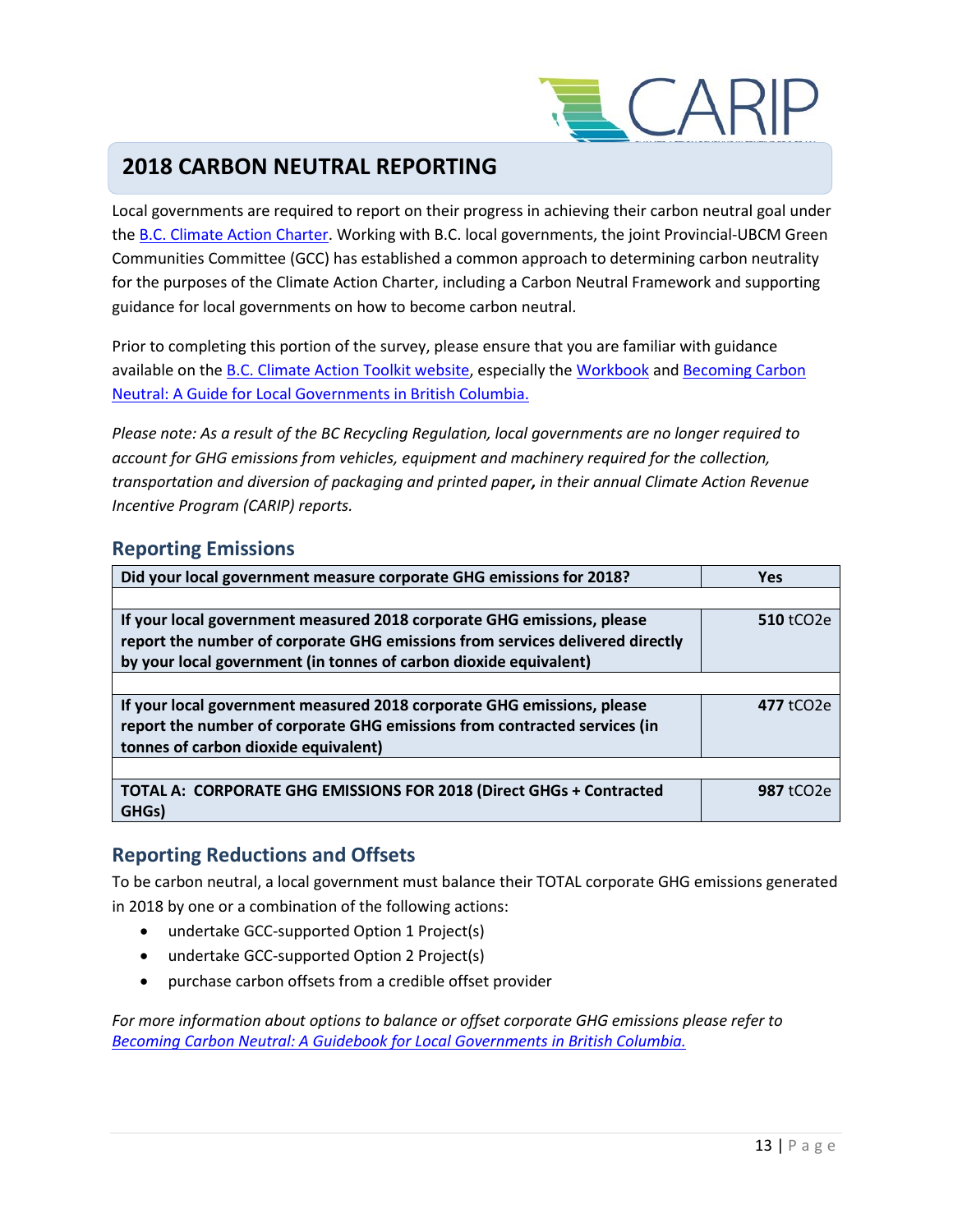

If applicable, please report the 2018 GHG emissions reductions (in tonnes of carbon dioxide equivalent (tCO2e)) being claimed from any of the following Option 1 GHG Reduction Projects:

| <b>OPTION 1 PROJECTS</b>                                                              | <b>REDUCTIONS</b>     |
|---------------------------------------------------------------------------------------|-----------------------|
|                                                                                       |                       |
| Energy Efficient Retrofits (in tonnes of carbon dioxide equivalent (tCO2e))           |                       |
|                                                                                       |                       |
| Solar Thermal (in tonnes of carbon dioxide equivalent (tCO2e))                        |                       |
|                                                                                       |                       |
| Household Organic Waste Composting (in tonnes of carbon dioxide equivalent<br>(tCO2e) |                       |
|                                                                                       |                       |
| Low Emission Vehicles (in tonnes of carbon dioxide equivalent (tCO2e))                |                       |
|                                                                                       |                       |
| Avoided Forest Conversion (in tonnes of carbon dioxide equivalent (tCO2e))            |                       |
|                                                                                       |                       |
| TOTAL B: REDUCTIONS FROM ALL OPTION 1 PROJECTS FOR 2018                               | NIL tCO <sub>2e</sub> |

**If applicable, please report the names and 2018 GHG emissions reductions (in tonnes of carbon dioxide equivalent (tCO2e)) being claimed from Option 2 GHG Reduction Projects:**

| <b>Option 2 Project Name</b>                                            | <b>REDUCTIONS</b>       |
|-------------------------------------------------------------------------|-------------------------|
| <b>Methane Oxidation Beds</b>                                           |                         |
| <b>Option 2 GHGs Reduced (tCO2e)</b>                                    | 148 tCO2e               |
|                                                                         |                         |
| <b>Option 2 Project Name</b>                                            |                         |
| <b>Methane Oxidation Landfill Cover</b>                                 |                         |
| <b>Option 2 GHGs Reduced (tCO2e)</b>                                    | 571 tCO2e               |
|                                                                         |                         |
| <b>Option 2 Project Name</b>                                            |                         |
| Carry forward of unused reductions from prior years from above projects | 275.9 tCO2e             |
| <b>Option 2 GHGs Reduced (tCO2e)</b>                                    |                         |
|                                                                         |                         |
| <b>TOTAL C: REDUCTIONS FROM ALL OPTION 2 PROJECTS FOR 2018</b>          | 994.9 tCO <sub>2e</sub> |

### **Offsets**

**If applicable, please report the name of the offset provider, type of project and number of offsets purchased (in tonnes of carbon dioxide equivalent (tCO2e)) from an offset provider for the 2018 reporting year:**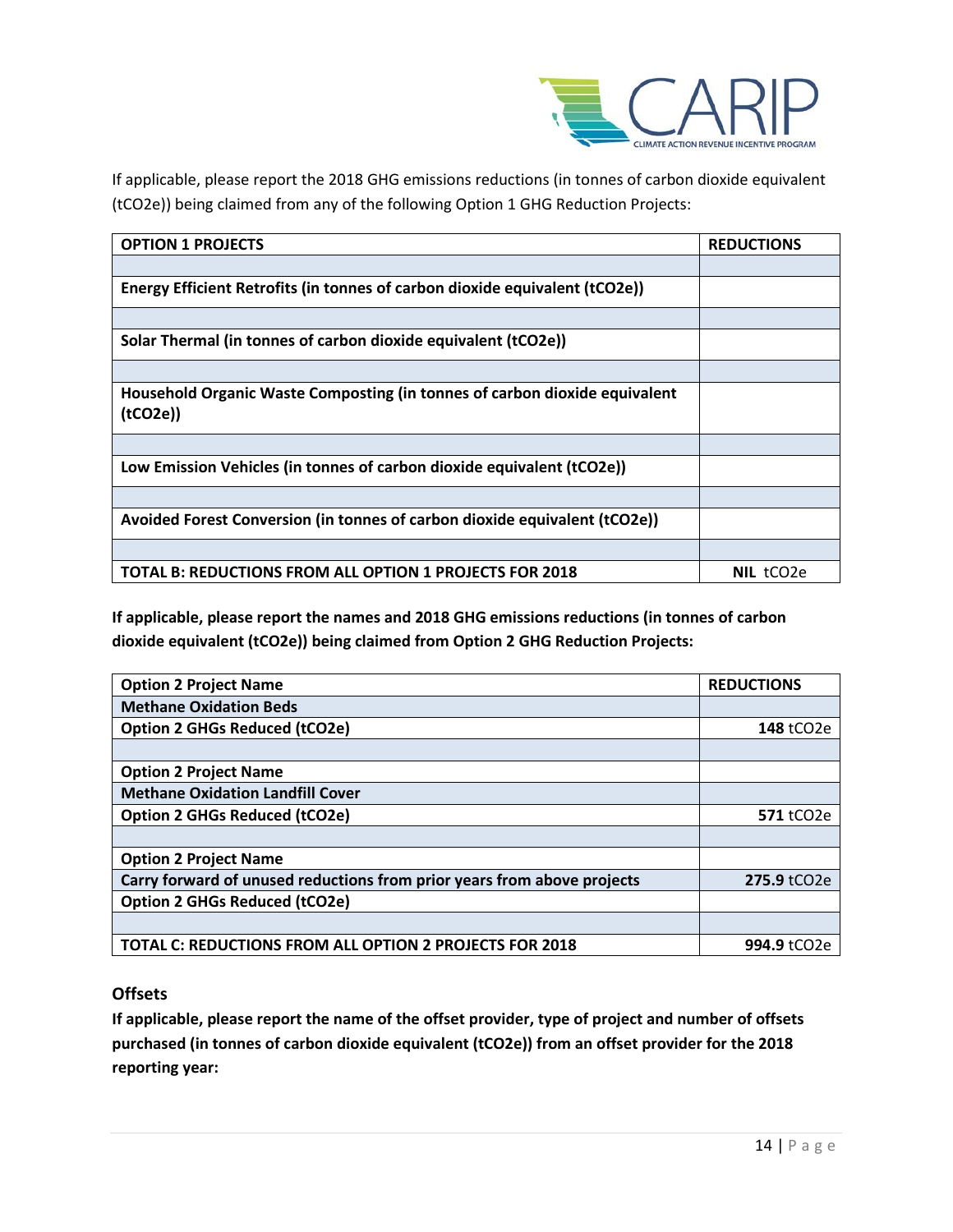

*NOTE: DO NOT INCLUDE ANY FUNDS THAT MAY BE SET ASIDE IN A CLIMATE ACTION RESERVE FUND.*

| <b>Offset Provider Name</b>              | <b>OFFSETS</b> |
|------------------------------------------|----------------|
|                                          |                |
| Offsets (tCO2e)                          |                |
|                                          |                |
| <b>Offset Provider Name</b>              |                |
|                                          |                |
| Offsets (tCO2e)                          |                |
| Q 94 TOTAL D: OFFSETS PURCHASED FOR 2018 | NIL tCO2e      |

### **TOTAL REDUCTIONS AND OFFSETS FOR 2018 (Total B+C+D) = 994.9 tCO2e**

### **Corporate GHG Emissions Balance for 2018**

Your local government's Corporate GHG Emissions Balance is the difference between total corporate offsetable GHG emissions (direct + contracted emissions) and the GHG emissions reduced through GCC Option 1 and Option 2 projects and/or the purchase of offsets.

### **CORPORATE GHG EMISSIONS BALANCE FOR 2018 = (A – (B+C+D)) = -7.9 tCO2e**

### **If your Corporate GHG Emissions Balance is negative or zero, your local government is carbon neutral. CONGRATULATIONS!**

**If your local government was carbon neutral in 2018, please record any emissions reductions you will be carrying over for future years and the source of the reductions, including the year they were earned (e.g. organics diversion, 2018 100 tCO2e)**

| SOURCE OF CARRY OVER EMISSION REDUCTIONS (and year earned)      | <b>REDUCTIONS</b> |
|-----------------------------------------------------------------|-------------------|
| Methane Oxidation Beds/Methane Oxidation Landfill Cover 2018    | 7.90 tCO2e        |
|                                                                 |                   |
|                                                                 |                   |
|                                                                 |                   |
|                                                                 |                   |
| Q 98 BALANCE OF REDUCTIONS ELIGIBLE FOR CARRY OVER TO NEXT YEAR | <b>7.90 tCO2e</b> |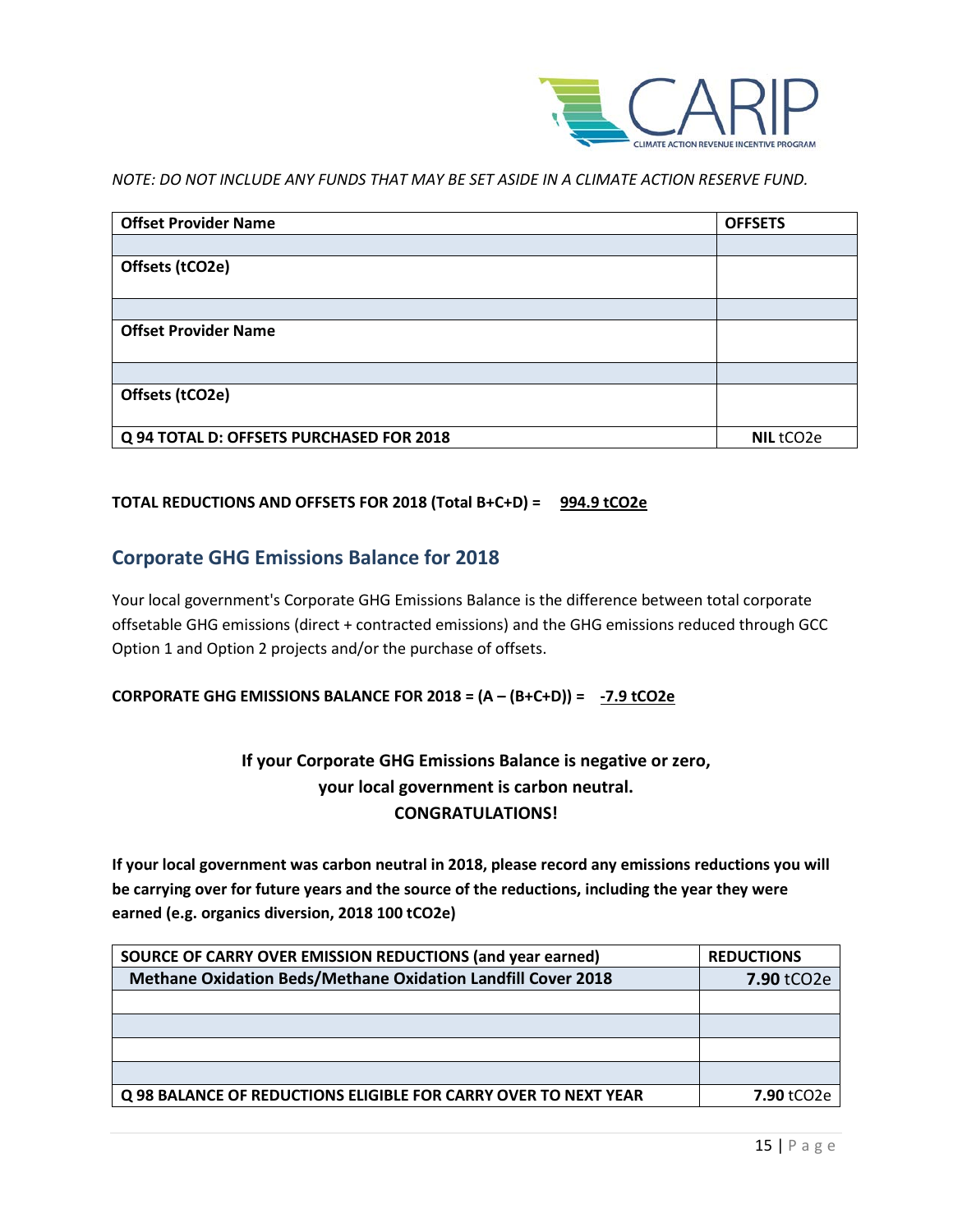

| Carbon Neutral Reporting                                                     |    |
|------------------------------------------------------------------------------|----|
| Q 99 Does your local government set aside funds in a climate reserve fund or | No |
| similar?                                                                     |    |

## **GCC CLIMATE ACTION RECOGNITION PROGRAM**

### **Green Communities Committee Climate Action Recognition Program**

The joint Provincial-UBCM Green Communities Committee (GCC) is pleased to be continuing the Climate Action Recognition Program again this year. This multi-level program provides the GCC with an opportunity to review and publicly recognize the progress and achievements of each Climate Action Charter (Charter) signatory.

Recognition is provided on an annual basis to local governments who demonstrate progress on their Charter commitments, according to the following:

**Level 1 – Demonstrating Progress on Charter Commitments**: For local governments who demonstrate progress on fulfilling one or more of their Charter commitments.

**Level 2 – Measuring GHG Emissions**: For local governments that achieve Level 1, and who have measured their Corporate GHG Emissions for the reporting year and demonstrate that they are familiar with their community's energy and emissions inventory (i.e. CEEI)

**Level 3 – Accelerating Progress on Charter Commitments:** For those local governments who have achieved Level 1 and 2 and have demonstrated undertaking significant action (corporately or community wide) to reduce GHG emissions in the reporting year (e.g. through undertaking a GHG reduction project, purchasing offsets, establishing a reserve fund).

**Level 4 - Achievement of Carbon Neutrality**: For local governments who achieve carbon neutrality in the reporting year.

**Q 100 Based on your local government's 2018 CARIP Climate Action/Carbon Neutral Progress Survey, please check the GCC Climate Action Recognition Program level that best applies:**

| Level 1 – Demonstrating Progress on Charter Commitments |  |
|---------------------------------------------------------|--|
| Level 2 - Measuring GHG Emissions                       |  |
| Level 3 - Accelerating Progress on Charter Commitments  |  |
| Level 4 - Achievement of Carbon Neutrality              |  |
| Not Sure                                                |  |